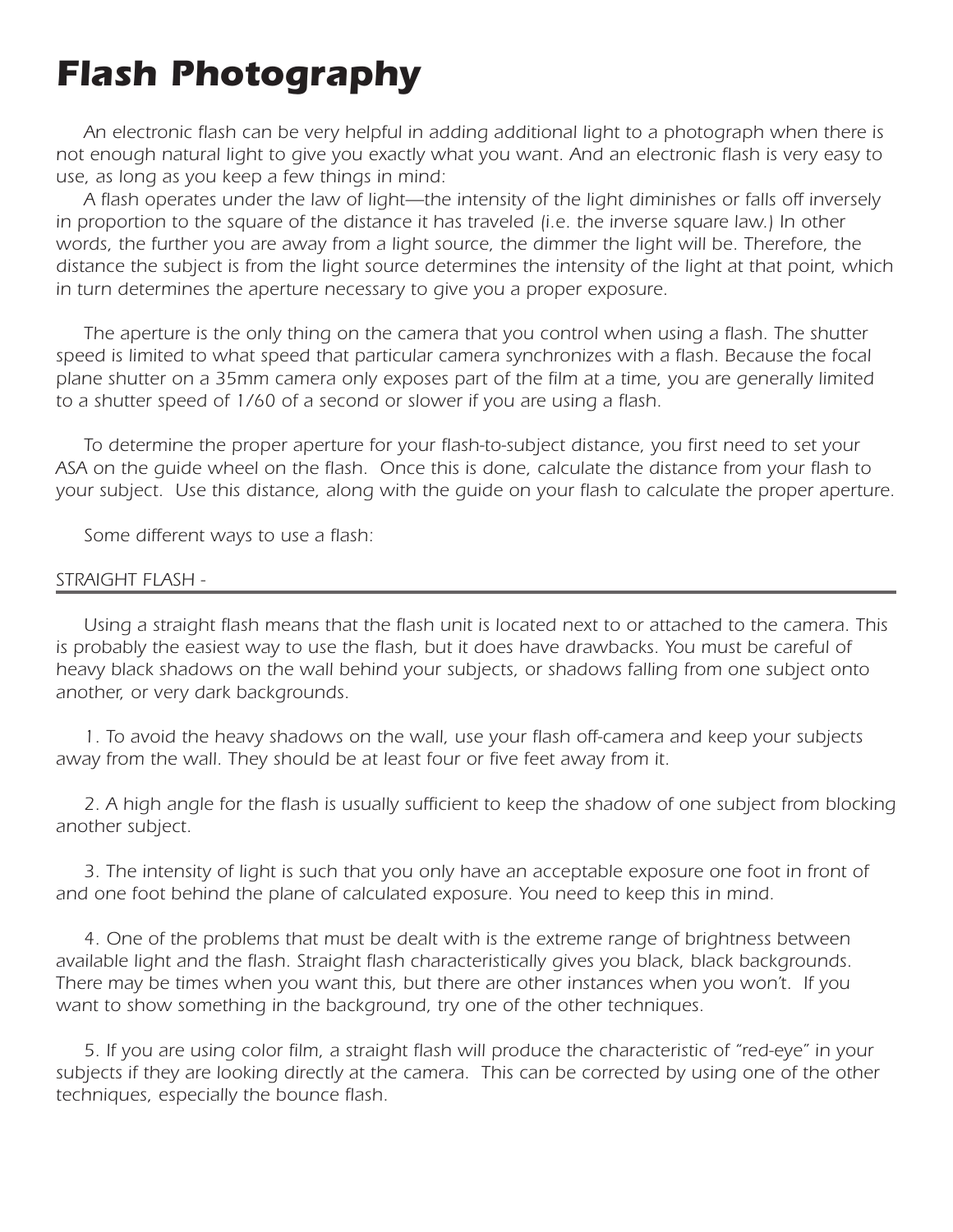*This is exactly what the name implies. You are bouncing the light off of a surface such as the ceiling or the wall so that the light is more diffused. When you use a bounce flash, you need to remember to calculate the distance the light is traveling to the bounce surface and then back to your subject. This is the distance you must use to calculate your aperture. Once you have your aperture, open up one or more f-stops to compensate for light that is lost during the bounce. Do not bounce off of paneled wood, dark walls or floors. Corners are excellent because of the way they reflect the light.*

*You can use ceilings, white walls, white umbrellas, posterboards, etc. Remember that the angle of incidence equals the angle of reflectance.*

#### *MUTED FLASH -*

*Another way to allow for detail in the background is to dim or mute the flash at the flashhead. The easiest way to do this is to put a white cotton handkerchief over the flash. Again, you must open up your aperture to compensate for the light that is not getting through the handkerchief. The easiest thing to do here is bracket your exposures, if possible, to make sure you get the proper exposure.*

# *TIPPED FLASH -*

*This is a combination of bounce flash and straight flash. You are still bouncing the light off of a surface, but you are adding a little extra light to your subject by tipping it in with a white card or envelope. The card is attached to the flash head so that it sticks out a little past the end of the flash. This tiny reflector adds a little extra light to a person's face and gives a reflection in the subject's eyes. It will also add a little more contrast to the scene.*

## *FEATHERED FLASH -*

*The exposure for feathered flash is determined the same way as straight flash, but it is shot in a completely different manner.*

*Pick a point in your frame that is the farthest point you want correctly exposed. You should use this distance to determine your aperture. Then hold the flash over your head and aim it at this* farthest point. When you take the picture, the light from the flash will fall on subjects closer to the *camera, but they will not receive the full force of the light. This way you will not burn up the foreground with too much light.*

*This type of flash is great for banquets or long lines of people...any large group. It is also helpful when you are trying to light up a room and only have one small flash.*